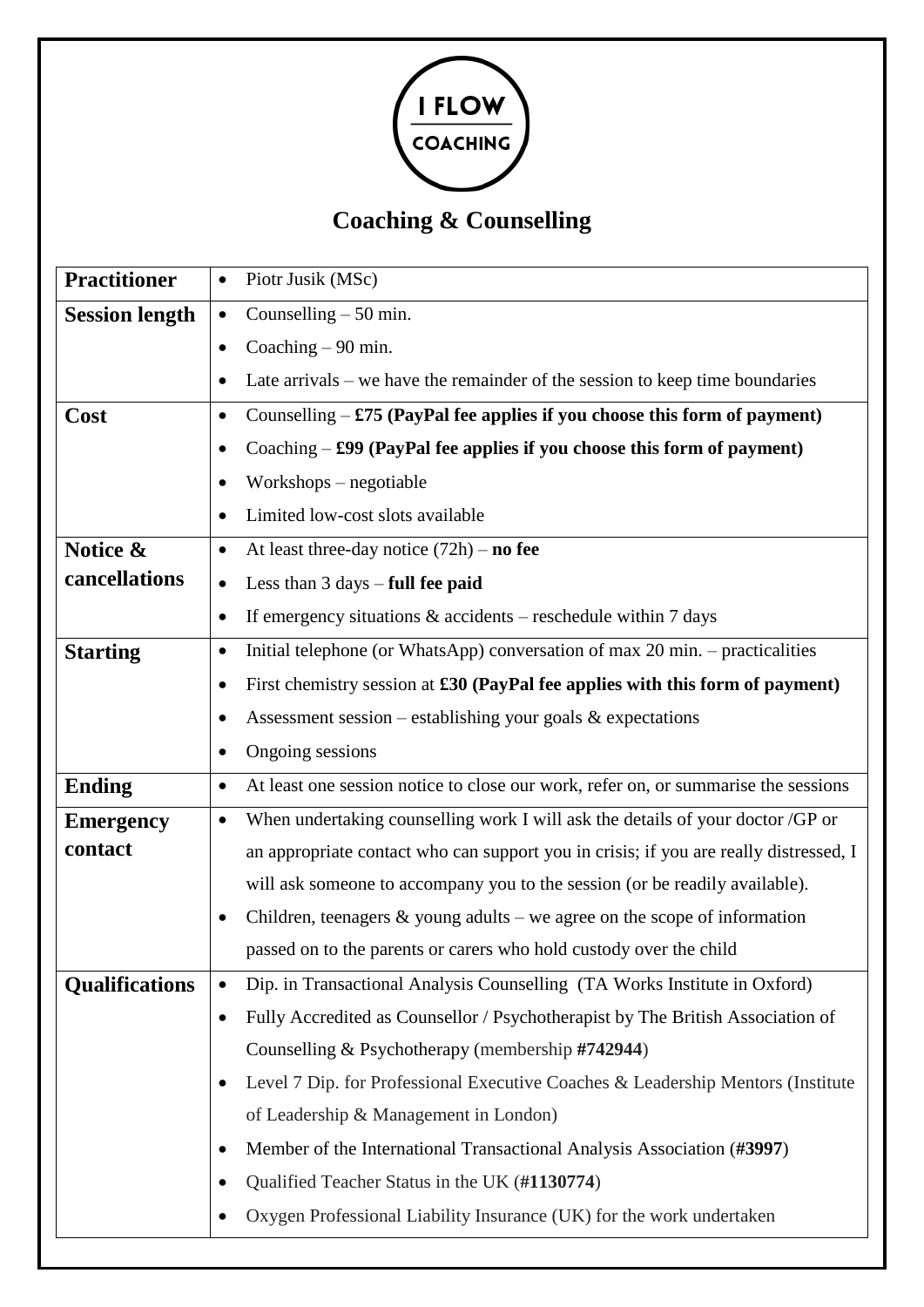## **MODALITY USED IN COACHING OR COUNSELLING**

- My approach is based on **Transactional Analysis** which is a system of counselling based on the idea of **Ego States**. Everyone has three different ways of coming across (ways of feeling, thinking & behaving): **The Parent, The Adult, The Child**. Transactional Analysts explore people's Ego States.
- Through understanding and being aware of your **Ego States** and the beliefs you hold, you can strengthen your ability to respond to the **here and now** (**Adult**). This is more beneficial as opposed to your old patterns from **your past experiences** (**Child**) or from the **parental figures from your past** (**Parent**).
- I work in a co-creative way, meaning that I see you and myself as **active agents** of the change you want to implement in your life. We both hold **responsibility** and make **meaning** of what is happening.
- I also offer **a compassionate relationship**. I am very curious about what happens between us. Our coaching or counselling relationship is important to the outcome of our work. This will support your change positively (30% of change depends on the quality of our relationship). Finally, I focus on your **resources** and I would like you to find **autonomy** through our work.

# **CONFIDENTIALITY**

All sessions are confidential between myself and you, as my client. There are, however, some limits to our confidentiality:

- If I feel you are likely to cause harm to yourself or others. Wherever possible, I would only breach confidentiality with your permission and would discuss it in the session prior to any contact. However, if I feel you or another person's safety are severely jeopardised I may contact external services without your permission.
- There are legal limits to confidentiality around disclosure of committing or intent to commit criminal offences, such as prevention of terrorism, drug trafficking acts and child protection acts.
- Should I be summoned by a court of law, I may be required to answer questions about you as my client.
- Should anything happen to me, I have appointed a colleague as an Executor who would have access to your contact details and would be under instruction to appropriately dispose of any confidential data.

## **RECORD KEEPING**

I collect personal information about you in our initial session with your consent, to understand the nature of the problem you are bringing. In addition, I take minimal case notes for my own reference and recall. They remain anonymous and will be kept secure digitally and protected by a password. I retain this information for 8 years unless it is requested by you that I destroy them prior. Any specific personal reflections and supervision notes are destroyed as soon as they have fulfilled their purpose or at the end of our therapeutic relationship. I am registered with the Information Commissioner's Office (ICO) for the storage of personal information. You have the right to request the details of any information I hold on you and this information will be provided by me in an easily accessible format within one month in accordance with the ICO guidelines.

## **BEST PRACTICE**

I regularly present my work in supervision. The aim of this is to monitor my work and ensure I am meeting best practice. My supervision is done on a confidential basis to ensure anonymity.

## **WAYS OF WORKING**

I offer the opportunity to work face to face, online, over the telephone or out walking. When working online I suggest we use Zoom. As with any electronic platform I cannot guarantee the security of this 100%. I do not record any of the sessions and will be situated in a confidential environment. I ask you to also consider this, ensuring you are in a space which is comfortable, confidential and safe for you. For outdoor / walking therapy we would have an initial contracting and assessment session before beginning sessions outside.